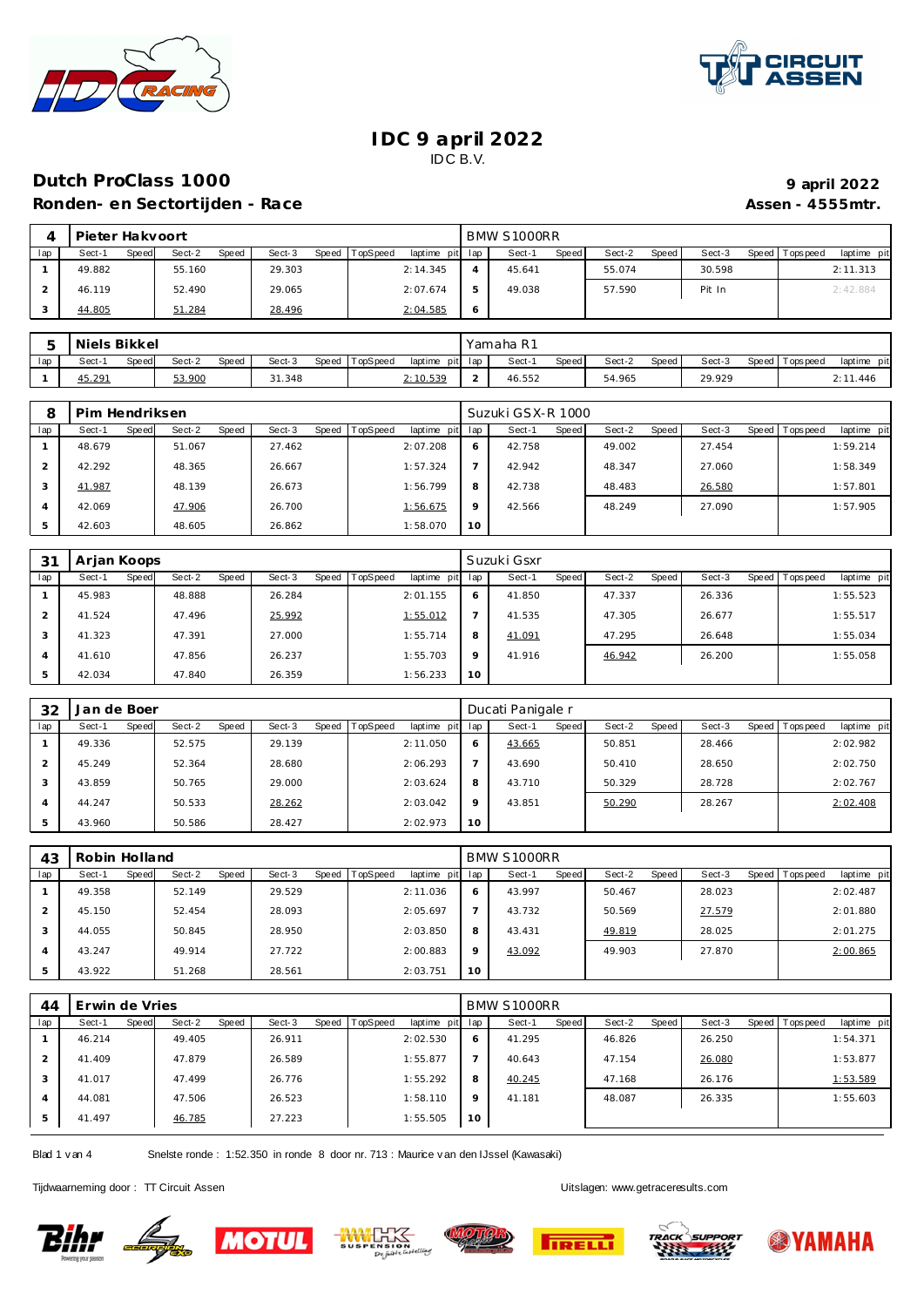



#### **IDC 9 april 2022** IDC B.V.

## **Dutch ProClass 1000 9 1000 9 1000 9 1000 9 1000 9 1000 9 1000 9 1000 9 1000 9 1000 9 1000 9 1000 9 1000 9 1000 9 1000 9 1000 9 1000 9 1000 9 1000 9** Ronden- en Sectortijden - Race **Assen - 4555mtr.** Assen - 4555mtr.

| 47  | Eddy Zielman |       |        |       |        |       |          |                 |         | Kawasaki Zx10r |       |        |       |        |                |             |
|-----|--------------|-------|--------|-------|--------|-------|----------|-----------------|---------|----------------|-------|--------|-------|--------|----------------|-------------|
| lap | Sect-1       | Speed | Sect-2 | Speed | Sect-3 | Speed | TopSpeed | laptime pit lap |         | Sect-1         | Speed | Sect-2 | Speed | Sect-3 | Speed Topspeed | laptime pit |
|     | 51.287       |       | 51.378 |       | 28.738 |       |          | 2:11.403        | 6       | 41.789         |       | 48.099 |       | 26.434 |                | 1:56.322    |
|     | 42.434       |       | 48.965 |       | 26.994 |       |          | 1:58.393        |         | 41.754         |       | 47.910 |       | 26.809 |                | 1:56.473    |
| 3   | 41.827       |       | 48.824 |       | 27.284 |       |          | 1:57.935        | 8       | 41.548         |       | 46.912 |       | 26.662 |                | 1:55.122    |
| 4   | 42.101       |       | 48.342 |       | 26.753 |       |          | 1:57.196        | $\circ$ | 41.689         |       | 47.029 |       | 27.171 |                | 1:55.889    |
|     | 42.526       |       | 49.218 |       | 27.319 |       |          | 1:59.063        | 10      |                |       |        |       |        |                |             |

| 52  |        |       | Oliver van der Veen |       |        |       |          |             |                 | Yamaha R1 |       |        |       |        |                |             |
|-----|--------|-------|---------------------|-------|--------|-------|----------|-------------|-----------------|-----------|-------|--------|-------|--------|----------------|-------------|
| lap | Sect-1 | Speed | Sect-2              | Speed | Sect-3 | Speed | TopSpeed | laptime pit | lap             | Sect-1    | Speed | Sect-2 | Speed | Sect-3 | Speed Topspeed | laptime pit |
|     | 48.599 |       | 55.202              |       | 29.041 |       |          | 2:12.842    | Ô               | 41.748    |       | 49.107 |       | 28.231 |                | 1:59.086    |
|     | 43.228 |       | 51.034              |       | 28.721 |       |          | 2:02.983    |                 | 41.770    |       | 49.249 |       | 28.251 |                | 1:59.270    |
| 3   | 43.907 |       | 50.769              |       | 28.774 |       |          | 2:03.450    | 8               | 42.390    |       | 49.303 |       | 27.625 |                | 1:59.318    |
|     | 42.715 |       | 50.049              |       | 27.588 |       |          | 2:00.352    | $\circ$         | 41.841    |       | 48.828 |       | 27.885 |                | 1:58.554    |
| .5  | 42.025 |       | 49.347              |       | 27.644 |       |          | 1:59.016    | 10 <sup>°</sup> |           |       |        |       |        |                |             |

| 53  | Edwin Roskam    |                 |                 |                                    | BMW S1000RR     |                   |                   |                         |
|-----|-----------------|-----------------|-----------------|------------------------------------|-----------------|-------------------|-------------------|-------------------------|
| lap | Sect-′<br>Speed | Sect-2<br>Speed | Sect-3<br>Speed | <b>TopSpeed</b><br>laptime pit lap | Speed<br>Sect-1 | Sect-2<br>Speed I | Sect-3<br>Speed I | laptime pit<br>Topspeed |
|     | 48.963          | 52.697          | 29.544          | 2:11.204                           | 44.337          | 50.998            | 29.171            | 2:04.506                |
|     | 46.181          | 51.630          | 28.092          | 2:05.903                           | 46.961          | 59.715            | Pit In            | 2:25.346                |

| 69  | Dennis Ploeg |              |        |       |        |                |                 |   | Kawasaki ZX 10 |       |        |       |        |                 |             |
|-----|--------------|--------------|--------|-------|--------|----------------|-----------------|---|----------------|-------|--------|-------|--------|-----------------|-------------|
| lap | Sect-1       | <b>Speed</b> | Sect-2 | Speed | Sect-3 | Speed TopSpeed | laptime pit lap |   | Sect-1         | Speed | Sect-2 | Speed | Sect-3 | Speed Tops peed | laptime pit |
|     |              |              | 48.671 |       | 27.010 |                | 2:02.512        | ⌒ | 40.716         |       | 46.346 |       | 25.823 |                 | 1:52.885    |
|     | 40.756       |              | 47.524 |       | 26.103 |                | 1:54.383        |   | 40.781         |       | 46.330 |       | 25.822 |                 | 1:52.933    |

|                | Roy Tepper      |                 |                     |                                |         | Yamaha R1       |                 |        |                                |
|----------------|-----------------|-----------------|---------------------|--------------------------------|---------|-----------------|-----------------|--------|--------------------------------|
| lap            | Speed<br>Sect-1 | Sect-2<br>Speed | Speed   T<br>Sect-3 | <b>TopSpeed</b><br>laptime pit | lap     | Speed<br>Sect-1 | Speed<br>Sect-2 | Sect-3 | Speed Tops peed<br>laptime pit |
|                | 48.357          | 49.335          | 26.582              | 2:04.274                       | 6       | 41.184          | 46.791          | 25.875 | 1:53.850                       |
|                | 41.901          | 47.746          | 26.056              | 1:55.703                       |         | 41.377          | 46.978          | 25.488 | 1:53.843                       |
| 3              | 41.908          | 48.009          | 26.080              | 1:55.997                       | 8       | 40.932          | 47.198          | 26.146 | 1:54.276                       |
| $\overline{4}$ | 42.396          | 48.170          | 26.605              | 1:57.171                       | $\circ$ | 41.309          | 46.272          | 25.452 | 1:53.033                       |
| 5              | 42.701          | 47.219          | 26.276              | 1:56.196                       | 10      |                 |                 |        |                                |

| 73  | Franco Sengers |       |        |       |        |       |          |                 |         | Yamaha R1 |       |        |       |        |                |             |
|-----|----------------|-------|--------|-------|--------|-------|----------|-----------------|---------|-----------|-------|--------|-------|--------|----------------|-------------|
| lap | Sect-1         | Speed | Sect-2 | Speed | Sect-3 | Speed | TopSpeed | laptime pit lap |         | Sect-1    | Speed | Sect-2 | Speed | Sect-3 | Speed Topspeed | laptime pit |
|     | 48.744         |       | 51.841 |       | 29.724 |       |          | 2:10.309        | 6       | 42.250    |       | 48.601 |       | 27.626 |                | 1:58.477    |
|     | 44.009         |       | 49.877 |       | 28.461 |       |          | 2:02.347        |         | 42.310    |       | 48.422 |       | 27.586 |                | 1:58.318    |
|     | 43.229         |       | 49.955 |       | 28.695 |       |          | 2:01.879        | 8       | 42.064    |       | 47.937 |       | 27.971 |                | 1:57.972    |
|     | 43.573         |       | 49.459 |       | 27.907 |       |          | 2:00.939        | $\circ$ | 42.888    |       | 48.217 |       | 27.553 |                | 1:58.658    |
|     | 42.545         |       | 49.245 |       | 27.643 |       |          | 1:59.433        | 10      |           |       |        |       |        |                |             |

| 76  | Jan Kleijer |       |        |       |        |       |          |             |         | Kawasaki ZX-10-RR |       |        |       |        |       |            |             |
|-----|-------------|-------|--------|-------|--------|-------|----------|-------------|---------|-------------------|-------|--------|-------|--------|-------|------------|-------------|
| lap | Sect-1      | Speed | Sect-2 | Speed | Sect-3 | Speed | TopSpeed | laptime pit | lap     | Sect-1            | Speed | Sect-2 | Speed | Sect-3 | Speed | Tops pee d | laptime pit |
|     | 46.561      |       | 49.956 |       | 27.424 |       |          | 2:03.941    | 6       | 43.001            |       | 50.013 |       | 27.546 |       |            | 2:00.560    |
|     | 42.731      |       | 49.183 |       | 27.203 |       |          | 1:59.117    |         | 42.866            |       | 49.719 |       | 27.524 |       |            | 2:00.109    |
|     | 42.575      |       | 49.382 |       | 27.928 |       |          | 1:59.885    | 8       | 43.863            |       | 50.214 |       | 27.736 |       |            | 2:01.813    |
|     | 42.749      |       | 49.730 |       | 27.844 |       |          | 2:00.323    | $\circ$ | 43.467            |       | 49.530 |       | 27.062 |       |            | 2:00.059    |

Blad 2 v an 4 Snelste ronde : 1:52.350 in ronde 8 door nr. 713 : Maurice v an den IJssel (Kawasaki)

Tijdwaarneming door : TT Circuit Assen enter the state of the Uitslagen:<www.getraceresults.com>











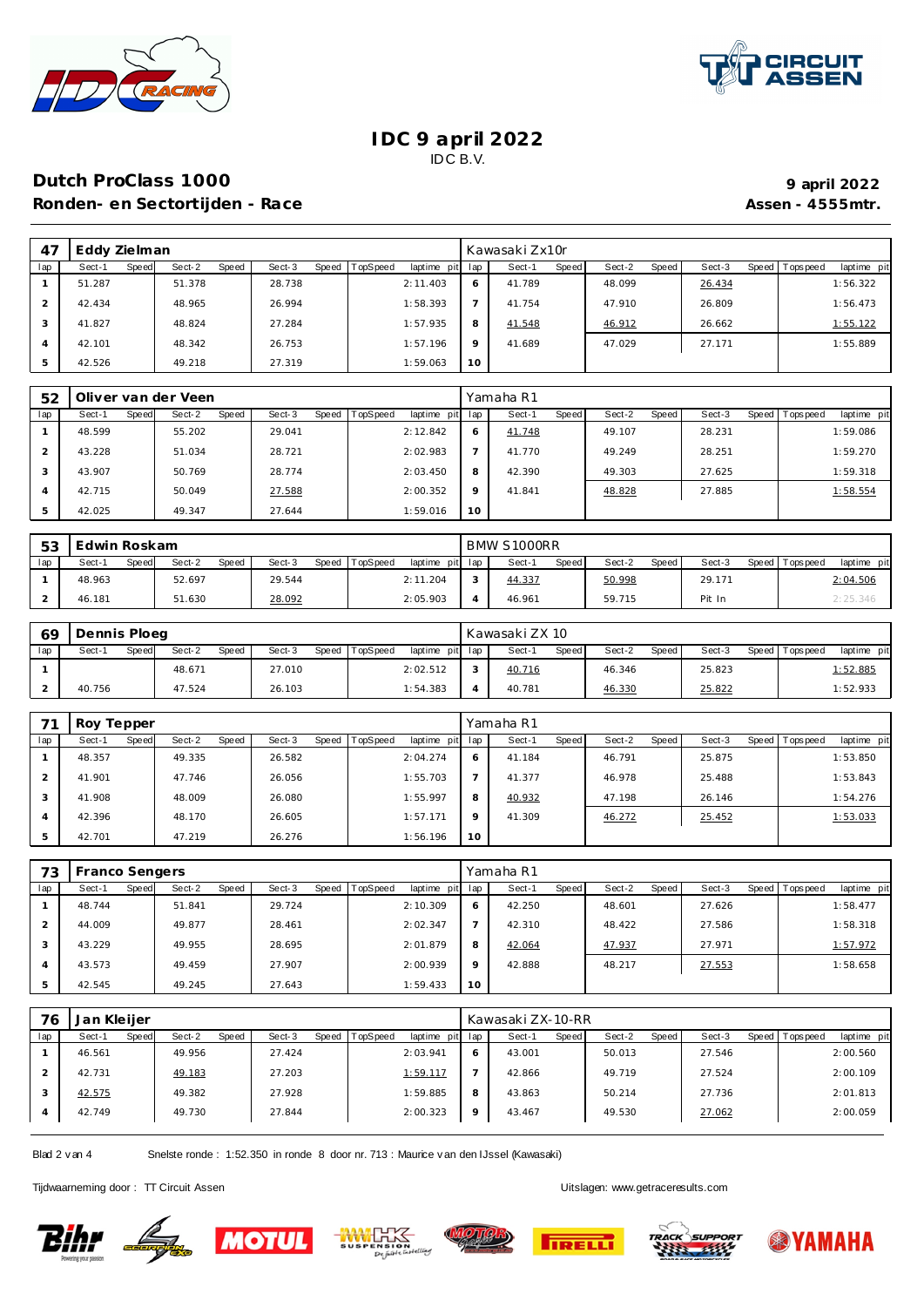



#### **IDC 9 april 2022** IDC B.V.

# **Dutch ProClass 1000 9 1000 9 1000 9 1000 9 1000 9 1000 9 1000 9 1000 9 1000 9 1000 9 1000 9 1000 9 1000 9 1000 9 1000 9 1000 9 1000 9 1000 9 1000 9**

Ronden- en Sectortijden - Race **Assen - 4555mtr.** Assen - 4555mtr. 44.120 50.160 27.745 2:02.025 **10** Benny Teppers **Exercise Exercise Servers** Honda CBR 1000RR lap Sect-1 Speed Sect-2 Speed Sect-3 Speed TopSpeed laptime pit lap Sect-1 Speed Sect-2 Speed Sect-3 Speed Topspeed laptime pit 41.582 47.149 26.602 1:55.333

|        |        |        |          |         |        |        |        | ____     |
|--------|--------|--------|----------|---------|--------|--------|--------|----------|
| 48.618 | 50.780 | 28.461 | 2:07.859 | 6       | 41.582 | 47.149 | 26.602 | 1:55.333 |
| 43.816 | 48.773 | 27.061 | 1:59.650 |         | 41.463 | 48.736 | 26.725 | 1:56.924 |
| 42.172 | 48.409 | 27.167 | 1:57.748 | 8       | 41.492 | 47.221 | 26.407 | 1:55.120 |
| 42.188 | 47.643 | 26.867 | 1:56.698 | $\circ$ | 41.394 | 47.225 | 26.941 | 1:55.560 |
| 43.949 | 48.164 | 26.950 | 1:59.063 | 10      |        |        |        |          |
|        |        |        |          |         |        |        |        |          |

| $\circ$ 1 | Mervin Lapré |       |        |              |        |       |          |                 | Ducati 1199RS |              |        |       |        |                |             |
|-----------|--------------|-------|--------|--------------|--------|-------|----------|-----------------|---------------|--------------|--------|-------|--------|----------------|-------------|
| lap       | Sect-        | Speed | Sect-2 | <b>Speed</b> | Sect-3 | Speed | TopSpeed | laptime pit lap | Sect-1        | <b>Speed</b> | Sect-2 | Speed | Sect-3 | Speed Topspeed | laptime pit |
|           | 48.479       |       | 52.34' |              | 29.469 |       |          | 2:10.289        |               |              |        |       |        |                |             |

| 110 |        |       | Gerald Overbosch |       |        |                |             |          | BMW S1000rr |       |        |       |        |                  |             |
|-----|--------|-------|------------------|-------|--------|----------------|-------------|----------|-------------|-------|--------|-------|--------|------------------|-------------|
| lap | Sect-1 | Speed | Sect-2           | Speed | Sect-3 | Speed TopSpeed | laptime pit | lap      | Sect-1      | Speed | Sect-2 | Speed | Sect-3 | Speed   Topspeed | laptime pit |
|     | 45.863 |       | 48.922           |       | 26.599 |                | 2:01.384    | O        | 40.790      |       | 46.378 |       | 25.884 |                  | 1:53.052    |
|     | 41.038 |       | 47.136           |       | 26.039 |                | 1:54.213    |          | 40.317      |       | 46.113 |       | 26.097 |                  | 1:52.527    |
|     | 41.147 |       | 46.561           |       | 26.005 |                | 1:53.713    | 8        | 40.938      |       | 46.879 |       | 25.993 |                  | 1:53.810    |
|     | 40.928 |       | 46.645           |       | 26.021 |                | 1:53.594    | $\circ$  | 41.120      |       | 46.304 |       | 26.295 |                  | 1:53.719    |
|     | 41.048 |       | 46.259           |       | 25.931 |                | 1:53.238    | $10^{-}$ |             |       |        |       |        |                  |             |

| 134            | Bart Vranken |       |        |       |        |       |                 |             |              | Suzuki GSX-R 1000 |       |        |       |        |                 |             |
|----------------|--------------|-------|--------|-------|--------|-------|-----------------|-------------|--------------|-------------------|-------|--------|-------|--------|-----------------|-------------|
| lap            | Sect-1       | Speed | Sect-2 | Speed | Sect-3 | Speed | <b>TopSpeed</b> | laptime pit | lap          | Sect-1            | Speed | Sect-2 | Speed | Sect-3 | Speed Tops peed | laptime pit |
|                | 48.457       |       | 51.063 |       | 29.060 |       |                 | 2:08.580    | <sup>6</sup> | 44.208            |       | 50.837 |       | 28.506 |                 | 2:03.551    |
| $\overline{2}$ | 44.084       |       | 50.979 |       | 28.607 |       |                 | 2:03.670    |              | 44.034            |       | 51.111 |       | 28.193 |                 | 2:03.338    |
| 3              | 43.266       |       | 50.463 |       | 28.251 |       |                 | 2:01.980    | 8            | 44.230            |       | 52.122 |       | 29.082 |                 | 2:05.434    |
| 4              | 43.307       |       | 49.947 |       | 27.866 |       |                 | 2:01.120    | 9            | 44.961            |       | 52.070 |       | 28.629 |                 | 2:05.660    |
| 5              | 43.639       |       | 50.398 |       | 28.228 |       |                 | 2:02.265    | 10           |                   |       |        |       |        |                 |             |

| 137 |        |       | Jeroen van der Put |       |        |       |          |             |              | Kawasaki ZX-10R |       |        |       |        |       |            |             |
|-----|--------|-------|--------------------|-------|--------|-------|----------|-------------|--------------|-----------------|-------|--------|-------|--------|-------|------------|-------------|
| lap | Sect-1 | Speed | Sect-2             | Speed | Sect-3 | Speed | TopSpeed | laptime pit | lap          | Sect-1          | Speed | Sect-2 | Speed | Sect-3 | Speed | Tops pee d | laptime pit |
|     | 46.498 |       | 52.073             |       | 28.666 |       |          | 2:07.237    | <sup>6</sup> | 44.043          |       | 51.198 |       | 28.033 |       |            | 2:03.274    |
|     | 43.698 |       | 51.135             |       | 28.332 |       |          | 2:03.165    |              | 43.888          |       | 50.982 |       | 27.755 |       |            | 2:02.625    |
|     | 43.362 |       | 51.060             |       | 28.739 |       |          | 2:03.161    | 8            | 43.170          |       | 50.893 |       | 27.944 |       |            | 2:02.007    |
|     | 44.357 |       | 52.106             |       | 28.319 |       |          | 2:04.782    | $\circ$      | 43.628          |       | 51.393 |       | 28.496 |       |            | 2:03.517    |
|     | 44.370 |       | 51.553             |       | 27.924 |       |          | 2:03.847    | 10           |                 |       |        |       |        |       |            |             |

| 713 |        |       | Maurice van den IJssel |       |        |       |          |                 |         | Kawasaki zx10 |       |        |       |        |                |             |
|-----|--------|-------|------------------------|-------|--------|-------|----------|-----------------|---------|---------------|-------|--------|-------|--------|----------------|-------------|
| lap | Sect-1 | Speed | Sect-2                 | Speed | Sect-3 | Speed | TopSpeed | laptime pit lap |         | Sect-1        | Speed | Sect-2 | Speed | Sect-3 | Speed Topspeed | laptime pit |
|     |        |       | 49.392                 |       | 26.091 |       |          | 2:04.045        | 6       | 41.364        |       | 47.352 |       | 25.929 |                | 1:54.645    |
|     | 41.123 |       | 47.715                 |       | 26.262 |       |          | 1:55.100        |         | 40.690        |       | 47.147 |       | 25.955 |                | 1:53.792    |
|     | 40.888 |       | 47.238                 |       | 25.983 |       |          | 1:54.109        | 8       | 40.706        |       | 46.239 |       | 25.405 |                | 1:52.350    |
|     | 41.076 |       | 46.821                 |       | 25.554 |       |          | 1:53.451        | $\circ$ | 40.490        |       | 46.811 |       | 25.996 |                | 1:53.297    |
|     | 41.062 |       | 47.208                 |       | 26.044 |       |          | 1:54.314        | 10      |               |       |        |       |        |                |             |

Blad 3 v an 4 Snelste ronde : 1:52.350 in ronde 8 door nr. 713 : Maurice v an den IJssel (Kawasaki)

Tijdwaarneming door : TT Circuit Assen Uitslagen:<www.getraceresults.com>